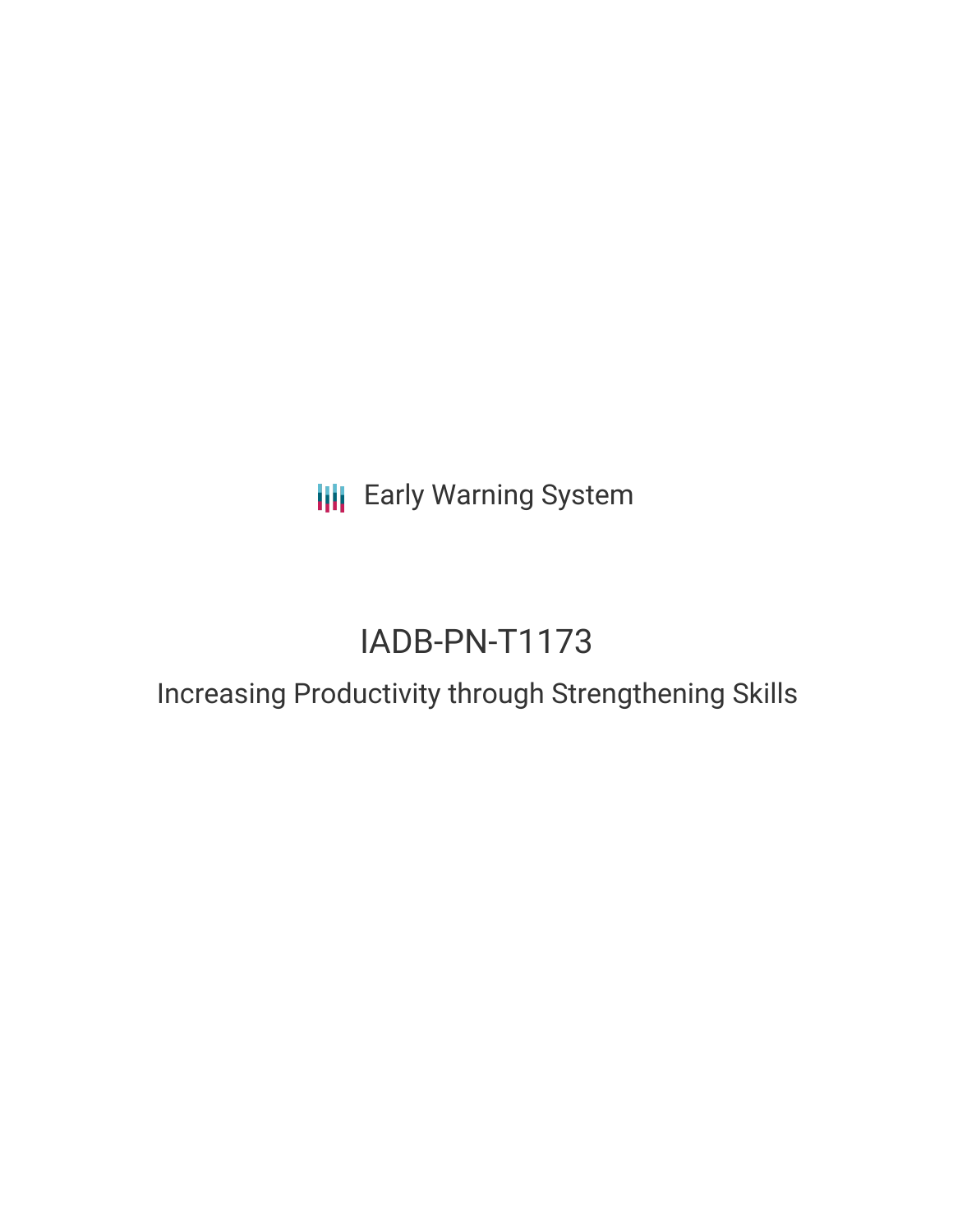

### **Quick Facts**

| <b>Countries</b>               | Panama                                                        |
|--------------------------------|---------------------------------------------------------------|
| <b>Financial Institutions</b>  | Inter-American Development Bank (IADB)                        |
| <b>Status</b>                  | Active                                                        |
| <b>Bank Risk Rating</b>        | C                                                             |
| <b>Voting Date</b>             | 2018-08-15                                                    |
| <b>Borrower</b>                | Government of Panama                                          |
| <b>Sectors</b>                 | Agriculture and Forestry, Construction, Technical Cooperation |
| <b>Investment Type(s)</b>      | Grant                                                         |
| <b>Investment Amount (USD)</b> | $$0.50$ million                                               |
| <b>Project Cost (USD)</b>      | $$0.55$ million                                               |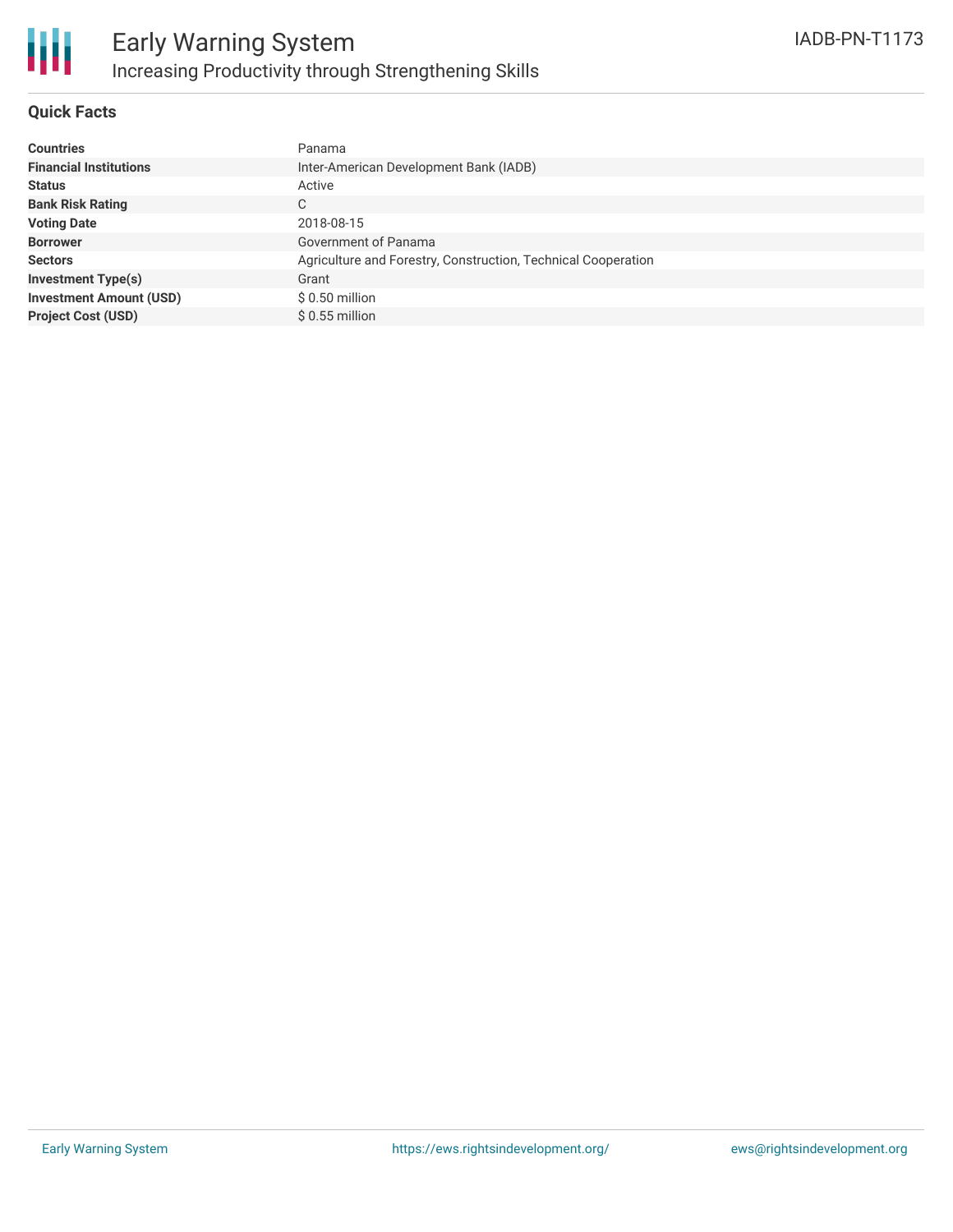

### **Project Description**

The general objective of the operation is to reduce the skills gap of the Panamanian workforce. The specific objectives of the operation are: (i) support the design and implementation of a strategy to identify and address skill needs in four prioritized sectors (construction, agriculture, logistics and tourism) with the participation of the productive sector; (ii) support the implementation of a relevant information system on the supply and demand of skills; (iii) improve the quality and relevance of training providers for the development of programs and quality management.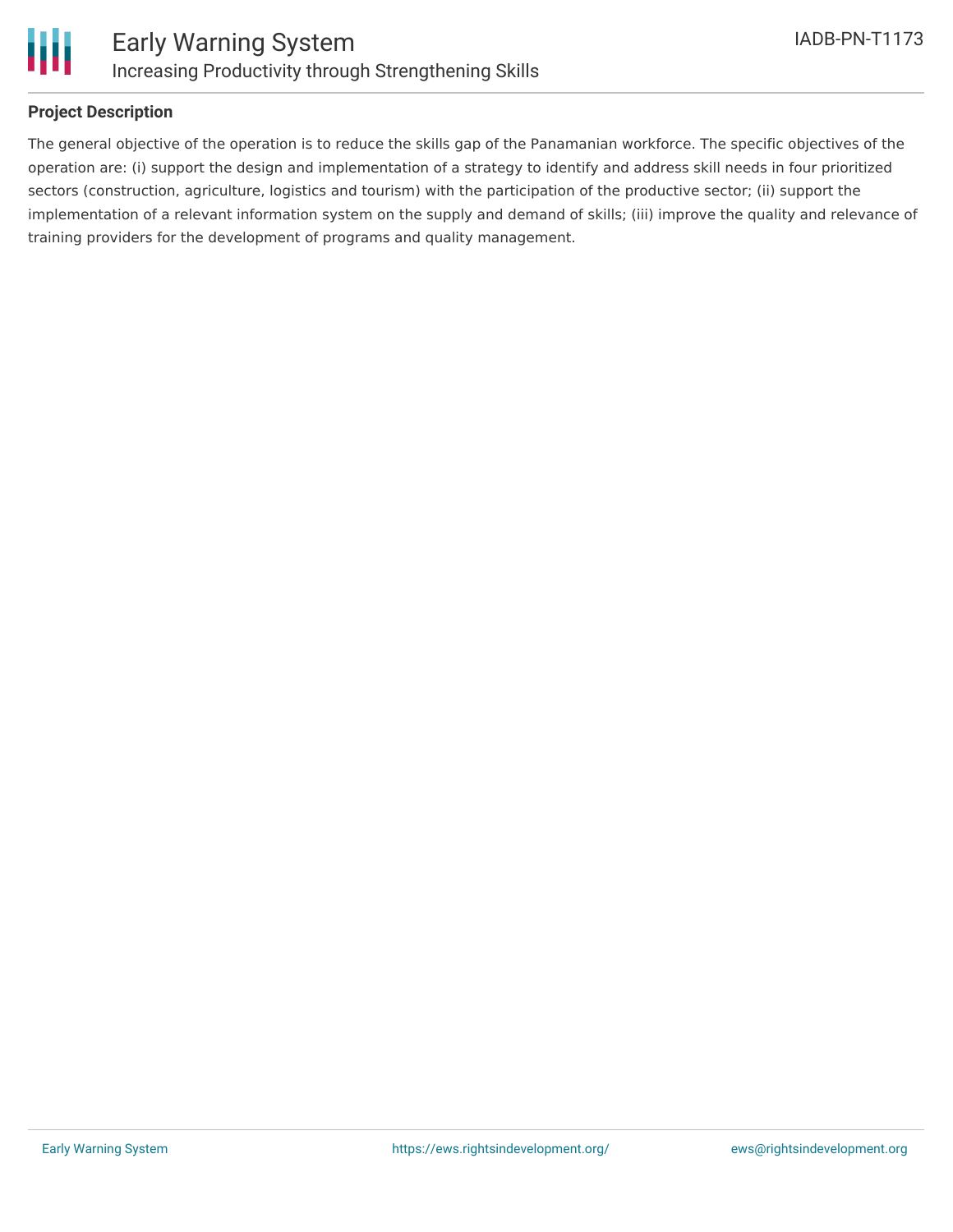

### Early Warning System Increasing Productivity through Strengthening Skills

### **Investment Description**

• Inter-American Development Bank (IADB)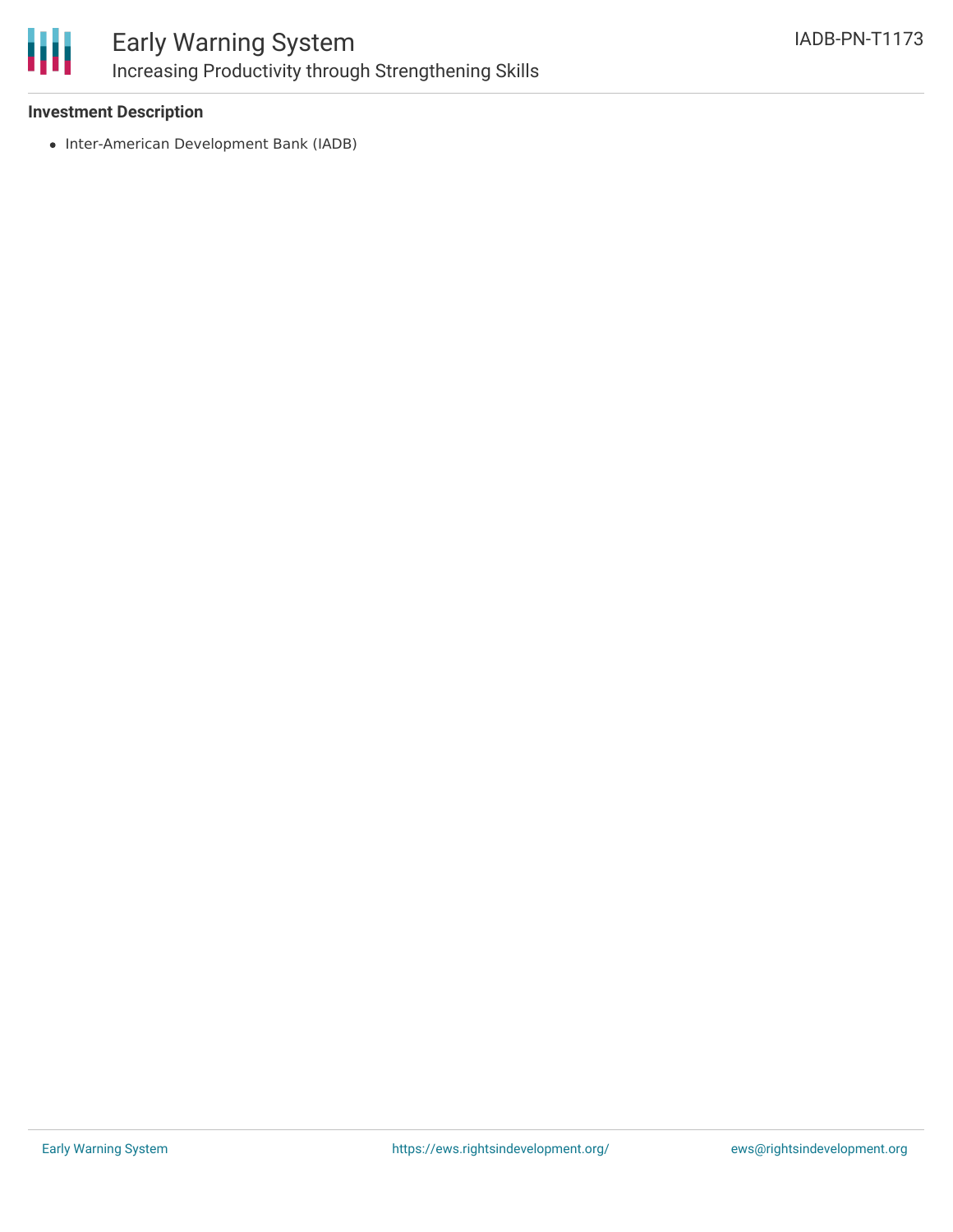### **Contact Information**

### ACCOUNTABILITY MECHANISM OF IADB

The Independent Consultation and Investigation Mechanism (MICI) is the independent complaint mechanism and fact-finding body for people who have been or are likely to be adversely affected by an Inter-American Development Bank (IDB) or Inter-American Investment Corporation (IIC)-funded project. If you submit a complaint to MICI, they may assist you in addressing the problems you raised through a dispute-resolution process with those implementing the project and/or through an investigation to assess whether the IDB or IIC is following its own policies for preventing or mitigating harm to people or the environment. You can submit a complaint by sending an email to MICI@iadb.org. You can learn more about the MICI and how to file a complaint at http://www.iadb.org/en/mici/mici,1752.html (in English) or http://www.iadb.org/es/mici/mici,1752.html (Spanish).